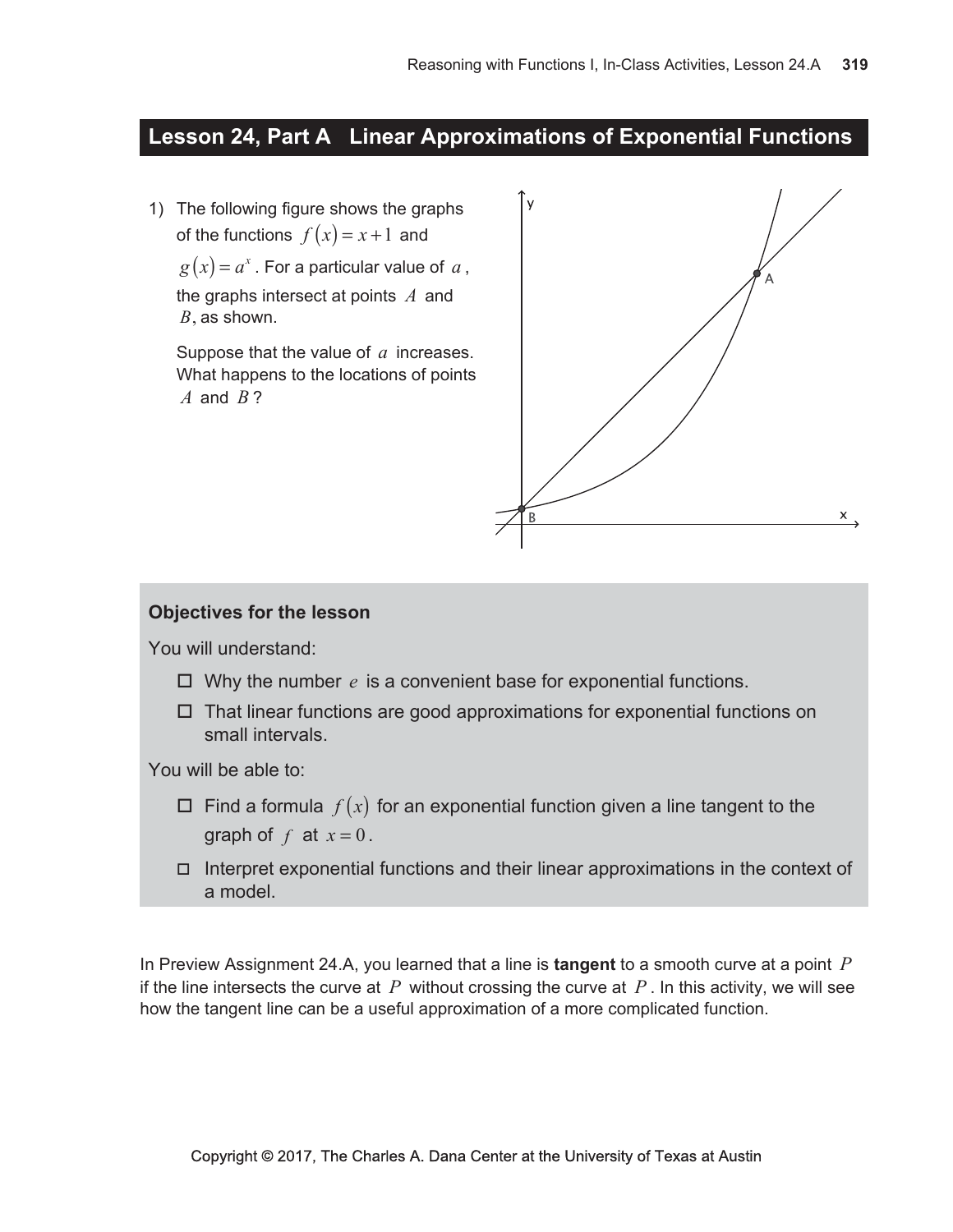2) The following graph shows the functions  $f(x) = x + 1$  and  $g(x) = a^x$ , where the value of a is chosen so that the line  $y = f(x)$  is tangent to the curve  $y = g(x)$  at the point  $(0,1)$ . Use your graphing calculator or app to estimate this value of  $a$  by trying different values of  $a$  in the interval  $1 \le a \le 4$ . Use a viewing window with  $-2 \le x \le 2$  and  $-1 \le y \le 3$ .



- 3) Now change the viewing window to  $-0.001 \le x \le 0.001$  and  $0.999 \le y \le 1.001$ . Describe what you see. If the graph of  $f$  appears to cross the graph of  $g$ , adjust your value of  $a$  to get a better approximation.
- 4) Mathematicians use the letter e to denote the exact value for which the graph of  $y = x + 1$ is tangent to the curve  $y = e^x$  at the point  $(0,1)$ . Most graphing calculators and apps can produce a numerical approximation to the constant  $e$ . Use your graphing calculator or app to give the value of  $e$  to five decimal places, and compare this number to your answer to question 2.

In previous lessons, we observed that scaling the input of a function by a positive number stretches (or shrinks) its graph horizontally without changing the vertical intercept. Therefore, if the line  $y = f(x)$  is tangent to the curve  $y = g(x)$  at the point  $(0, f(0))$ , then the scaled line  $y = f(kx)$  will be tangent to the scaled curve  $y = g(kx)$  at the point  $(0, f(0))$ , for any positive constant  $k$ . Use this fact to answer the following question.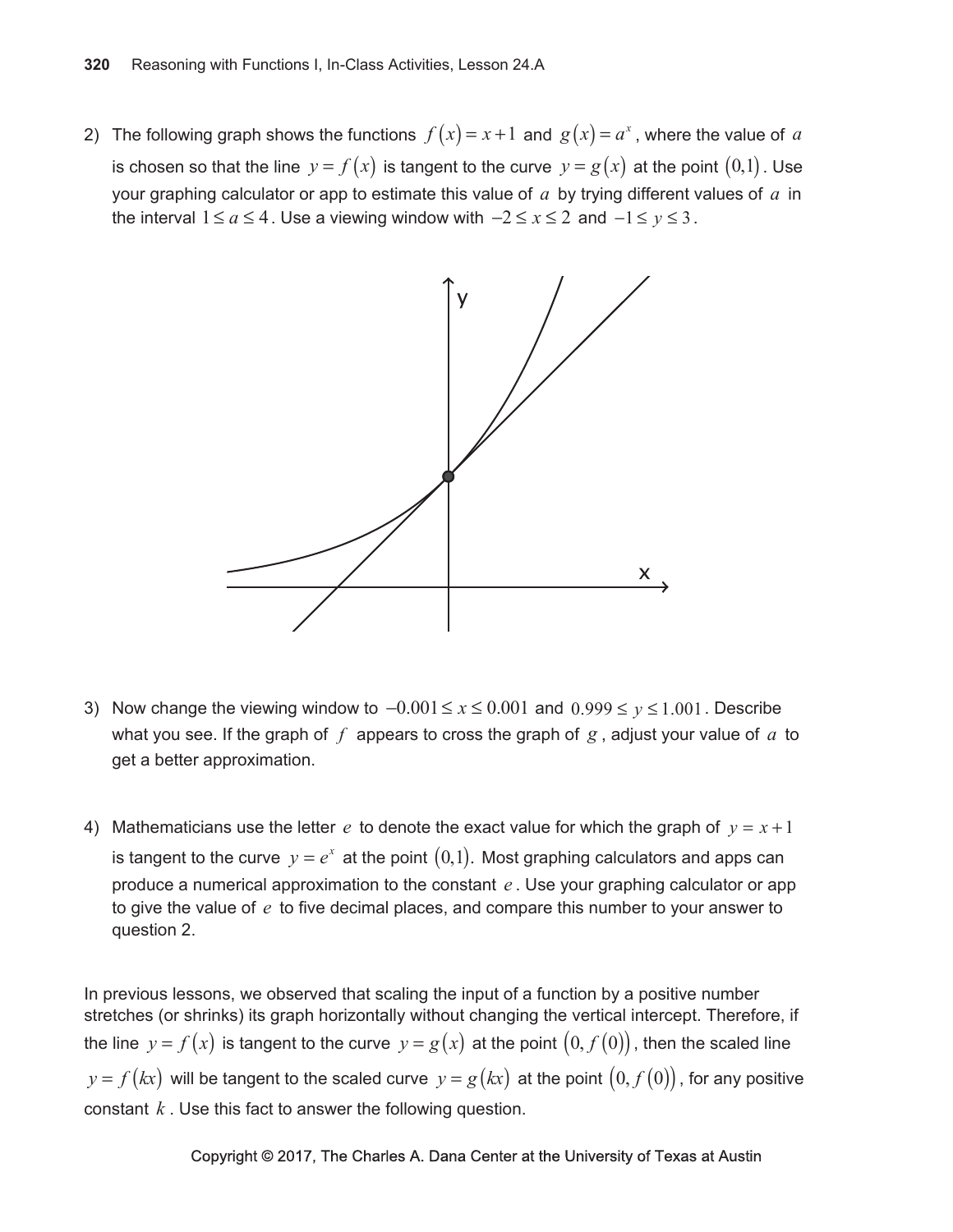- 5) Based on experimental data, a biologist estimates that, for small values of  $t$ , the size of a bacteria colony can be approximated by the linear function  $L(t) = 0.034t + 1$ , where t is time measured in minutes, and the size of the population is measured as a multiple of its original size. However, the biologist knows that the bacteria population grows exponentially. Find an exponential function in the form  $P(t) = e^{kt}$  such that the graph of L is tangent to the graph of P at the point  $(0,1)$ . Then use the power rule for exponents to write your formula in the form  $P(t) = a^t$ .
- 6) Check your answer to question 5 by graphing both L and P on the same pair of axes using a calculator or app. Is  $L(t)$  a good approximation for  $P(t)$  on the interval  $0 \le t \le 10$ ? How about on the interval  $0 \le t \le 90$ ? Explain.
- 7) In this activity, we have seen that the linear function  $L$  can be used to approximate the exponential function  $P$  for some input values.
	- Part A: How could you estimate the value of  $P(10)$  without using a calculator?
	- Part B: Use the graph of the function  $P$  to estimate how long it will take for the bacteria colony to grow to four times its original size. Would the answer be different if you used the linear function  $L$  instead of  $P$ ?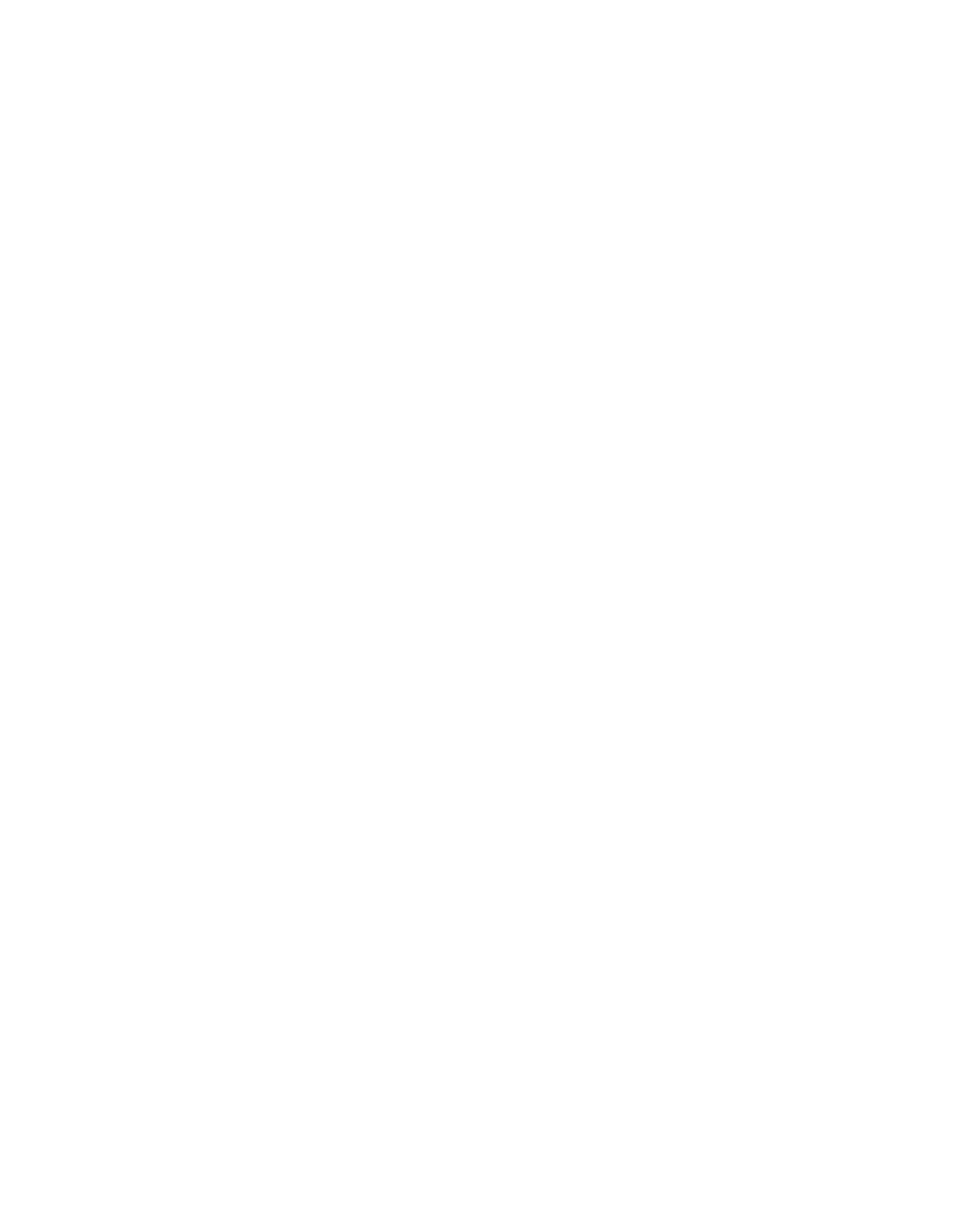# **Lesson 24, Part A**

# **Linear Approximations of Exponential Functions**

# **Overview and student objectives**

# **Overview**

Students will discover how the constant  $e$  arises naturally when approximating an exponential function with a linear function. Students will use technology to confirm that, at  $x = 0$ , the

function  $L(x) = x + 1$  is a linear approximation of  $f(x) = e^x$ .

More general approximations can be found by scaling the input of these functions.

# **Objectives**

Students will understand:

- Why the number  $e$  is a convenient base for exponential functions.
- That linear functions are good approximations for exponential functions on small intervals.

Students will be able to:

- Find a formula  $f(x)$  for an exponential function given a line tangent to the graph of  $f$ at  $x=0$ .
- Interpret exponential functions and their linear approximations in the context of a model.

# **Suggested resources and preparation**

# **Materials and technology**

- Computer, projector, document camera
- Preview Assignment 24.A
- Student Pages for Lesson 24, Part A
- Practice Assignment 24.A
- A graphing application with sliders, such as the Desmos app.

### Lesson Length: 25 minutes

Prior Lesson: Lesson 23. Part C, "Surge Functions"

Next Lesson: Lesson 24, Part B, "Compound Interest" (25 minutes)

**Constructive Perseverance Level: 2** 

Outcomes: FF3, FF4, FF5, AF1, AF2

**Goals: Communication,** Reasoning, Technology

**Related Foundations Outcomes: A1, A2, A5, A6,**  $A7$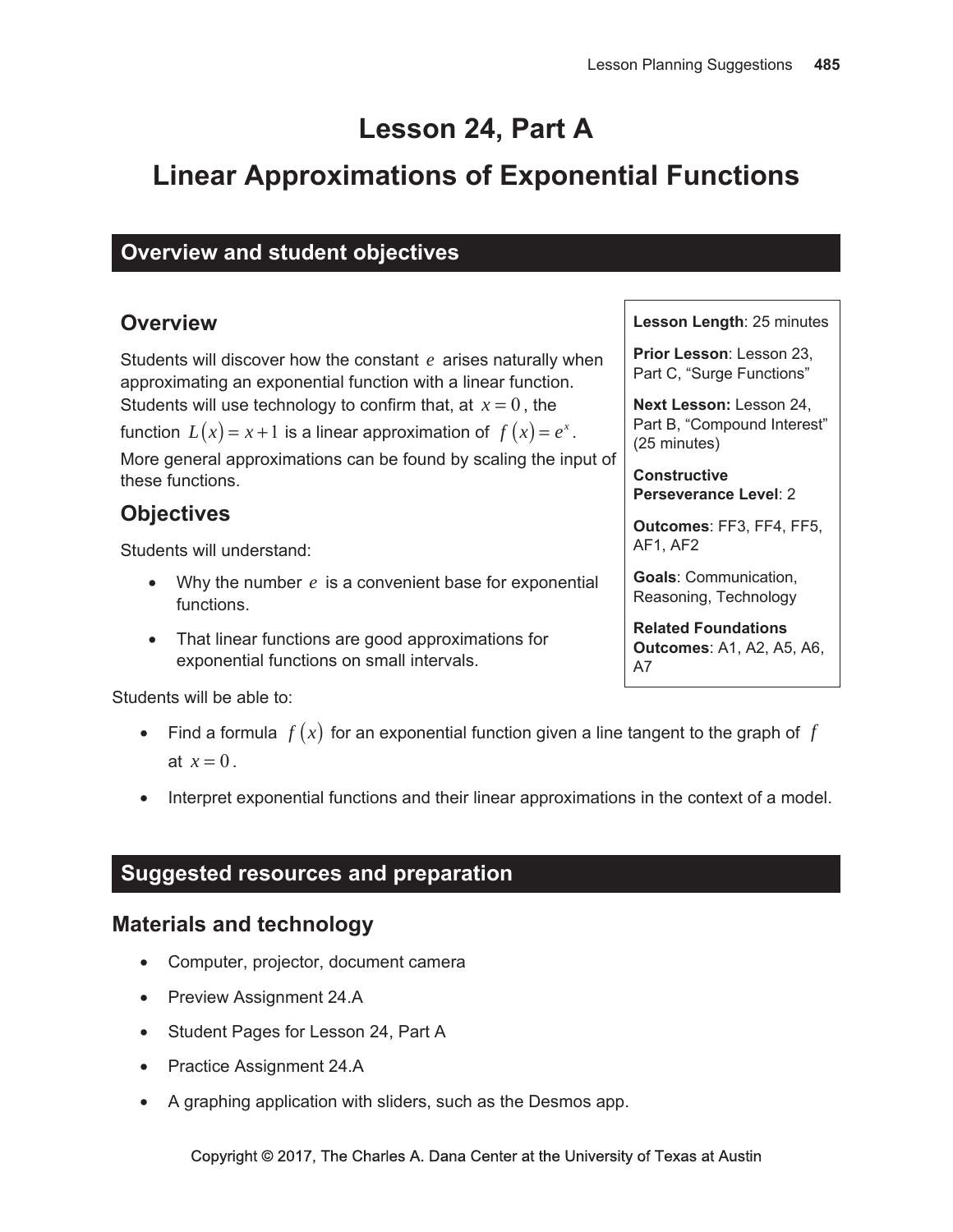# **Prerequisite assumptions**

Students should be able to:

- Recognize when a line is tangent to a curve.  $\bullet$
- Scale the input of a function.
- Use the power rule for exponents.

### **Making connections**

This lesson:

- Connects back to linear functions, exponential functions, and exponential growth.
- Connects forward to modeling with exponentials and natural logarithms.
- Connects to biology and calculus.

### **Background context**

Preview Assignment 24.A introduced an informal definition of the tangent line to a curve at a point. This definition is also given in this activity.

# **Suggested instructional plan**

## **Frame the lesson**

(4 minutes)

**Student** Page

- Have students discuss question 1 briefly in pairs. Ask for one or two volunteers to share their answers.
- Before verifying any conjectures graphically, try to get students to reason through the algebraic formula. For example, "If the base increases, then the new base raised to a power should be greater than the old base raised to the same power. This should make the graph steeper, so it will intersect the line sooner.
- Demonstrate the answer to question 1 on the computer projector using a graphing app that has sliders. For example, the Desmos app (www.desmos.com/calculator) will prompt the user to add a slider for the variable a when the function  $g(x) = a^x$  is entered: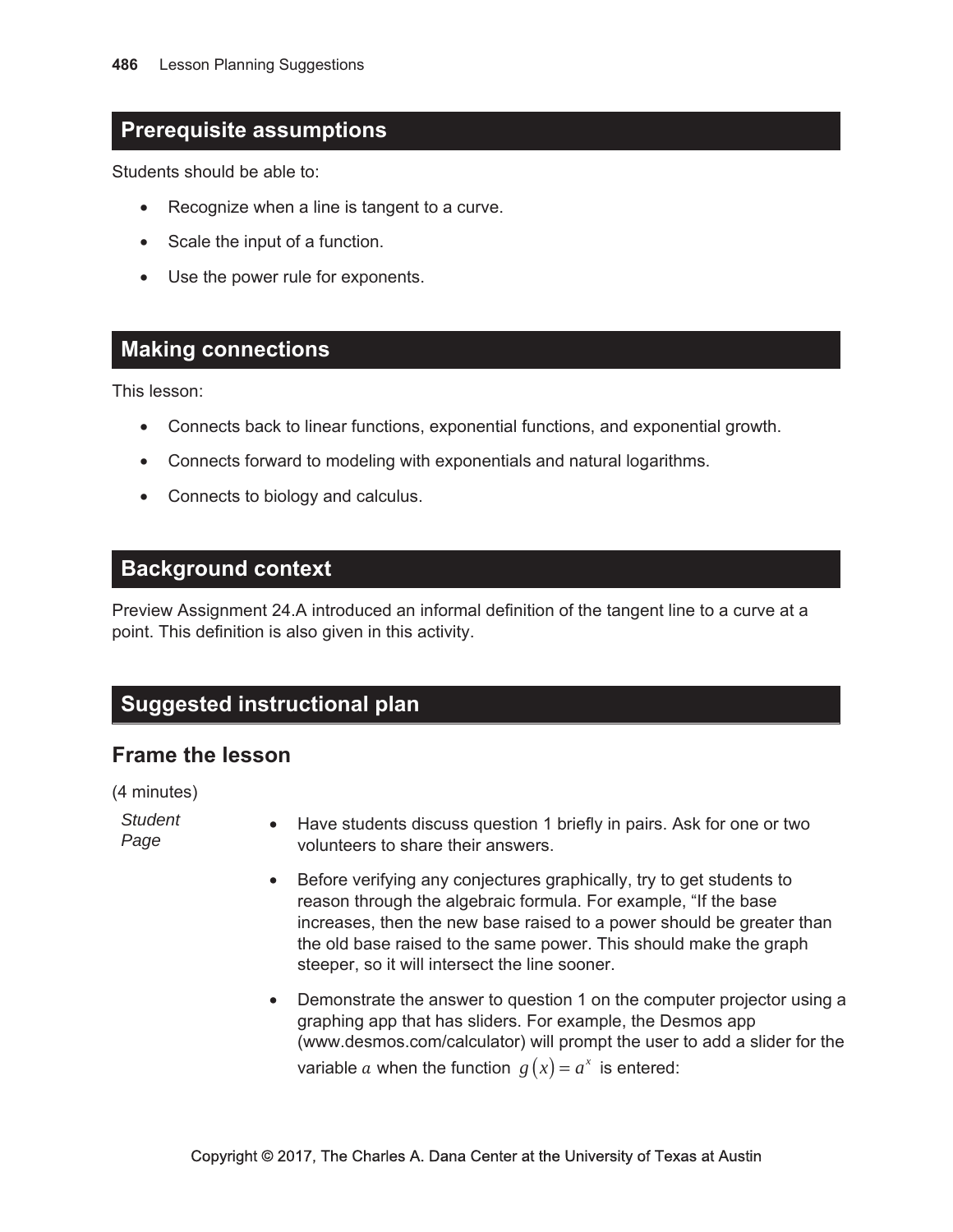

Click on the "add slider" button, and a slider will appear that allows you to change the value of  $a$ . Change the endpoints of the slider to 1 and 2, and demonstrate how changing the value of  $a$  changes the shape of the exponential graph. You can also press the play button and the app will animate the changing values of  $a$ .



• Since many graphing calculators lack the pixel density needed to observe the difference between these two graphs, it is best to use the Desmos app (or a similar app) for these demonstrations.

"A line can make a nice simple approximation for a more complicated  $\bullet$ function. In this activity, we will see how to use tangent lines to approximate exponential functions near the point of tangency."

• Transition to the lesson activities by briefly discussing the Objectives for the lesson.

# **Lesson activities**

(15 minutes)

Framing

**Statement** 

**Student** Equipment

Students will need graphing devices to participate in this lesson. While the lesson can be done with graphing calculators, students might work more efficiently if they can use an app that has sliders, such as the Desmos app.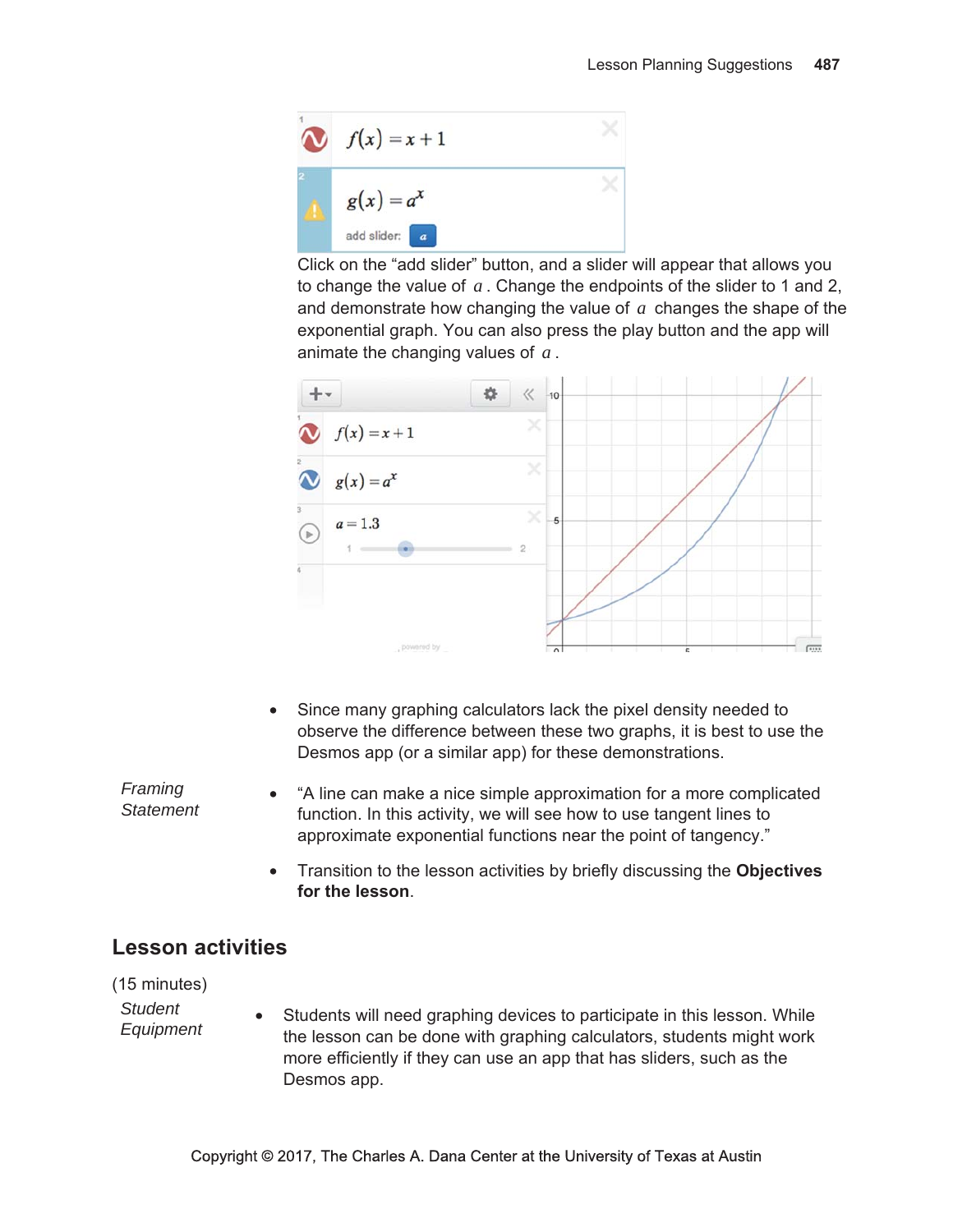Optional Questions 2-3

Mini-Lecture

It is best to have students investigate questions 2-4 using their graphing devices. However, it is possible that students with older graphing calculators may have trouble finishing the lesson in the allotted time. If students don't have access to graphing devices with sliders, instructors can save time by doing questions 2 and 3 as a demonstration using the Desmos app on the projector.

### Group Questions 2-4 **Work**

- Have students work in groups on questions 2-4.
- The accuracy of student answers for questions 2 and 3 will depend on the screen resolution of their graphing devices. Students using older graphing calculators will probably get answers between 2.4 and 3.0 for question 2, while students who use apps will have more accurate answers.
- Students who use calculators or apps without sliders will have to adjust the value of  $a$  by editing the formula for the function.

#### Class Question 4

**Discussion** 

- After most of the groups have completed question 3, interrupt the group time and ask each group for the value of  $a$  that they found in question 3. Write these estimates on the board.
- On the graph that you projected for question 1, change the viewing window to  $-0.001 \le x \le 0.001$  and  $0.999 \le y \le 1.001$ . Change the range of the slider to go from 1 to 4. Manipulate the slider to test the different group responses.
- "Notice that for values of  $x$  near zero, the graph of the exponential function is almost identical to the graph of the linear function.

#### Literacy Question 4

Support

• The constant  $e \approx 2.71828182846$  is sometimes called "Euler's number." Students have seen formulas using  $e$  in previous lessons, so they should remember how to find it on their calculators. Questions 2-4 introduce  $e$  as the unique number for which the slope of the tangent line to  $y = e^x$  at  $x = 0$  is 1. In fact, the slope of the tangent line to  $y = e^x$  at

any point  $x = c$  is  $e^c$ . There are other ways to define the constant  $e$ ; the next activity will present another context in which  $e$  arises naturally.

• Note: "Euler" is pronounced "Oiler", a very famous Swiss mathematician from the 18<sup>th</sup> century.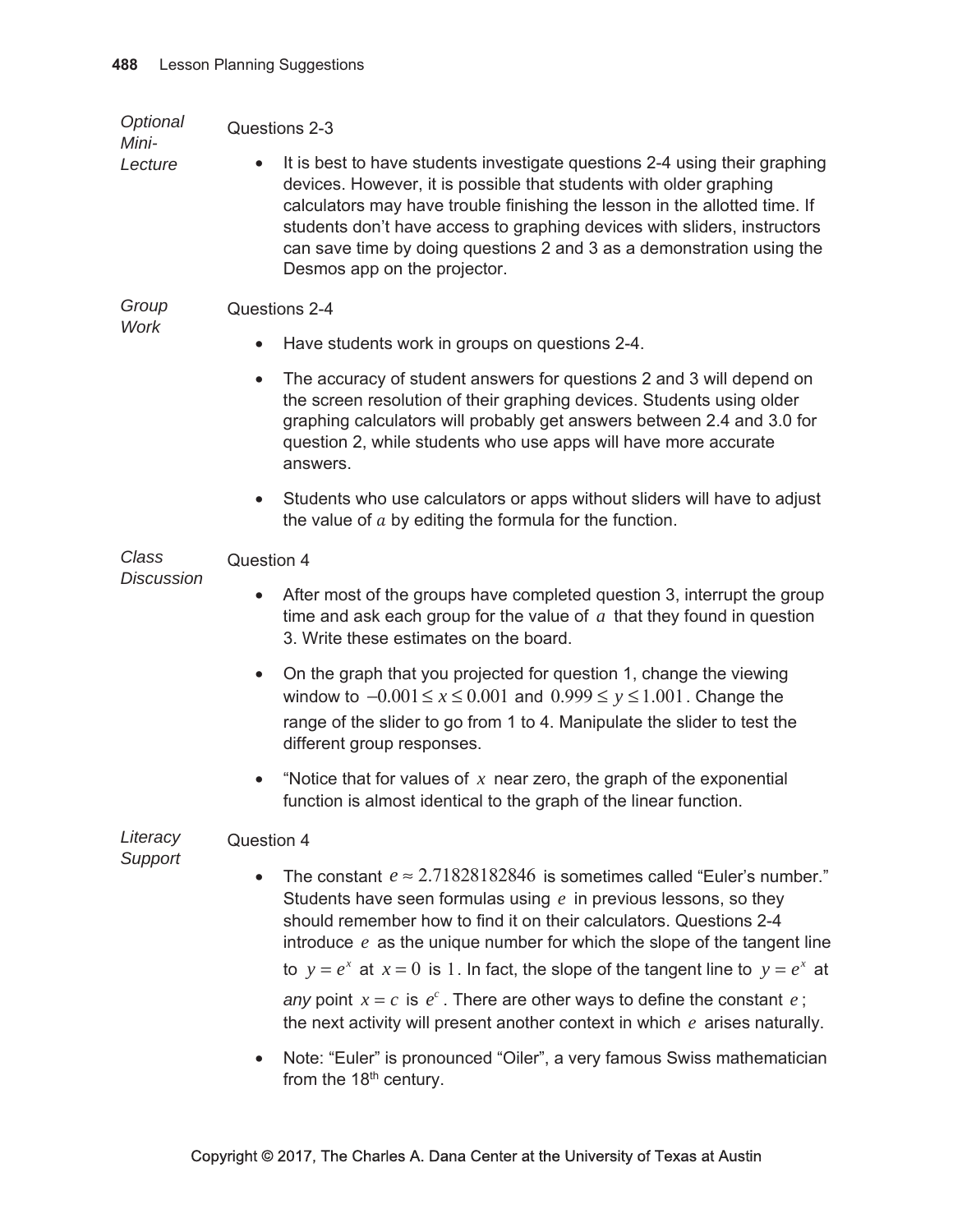• Some students may notice intuitively that in order to be tangent to the line  $y = x + 1$ , the exponential function must have "slope" equal to 1 at  $x = 0$ . The base e is the only base that yields an exponential function with this property.

#### Group Questions 5-7

**Work** 

- Have students work in groups on questions 5-7. As you direct them to continue working in their groups, emphasize what they have shown so far: the line  $y = t + 1$  is tangent to the curve  $y = e^t$  at the point  $(0,1)$ . Tell them that the "easy way" to do question 5 is to use this fact and scale the input, as directed in the paragraph before question 5. The given function  $L(t)$  is the result of scaling the input of the function  $f(t) = t + 1$  by 0.034. Therefore you can get a formula for  $P(t)$  by scaling the input of  $g(t) = e^t$  by the same constant.
	- To encourage the method of scaling inputs, ask a question like, "How can you scale the input of  $f(t) = t + 1$  to obtain  $L(t)$ ?"
	- Circulate and check to make sure that students are scaling the input to find the formula for  $P(t)$ , and not using trial and error as they did in questions 2-4.
	- Even though it was reviewed in the preview assignment, it may be necessary to remind students of the power rule for exponents:

$$
b^{uv} = (b^u)^v.
$$

# **Wrap-up/transition**

(6 minutes)

Wrap-up

- Summarize the following key points of the activity:
	- $\circ$  The tangent line makes a good approximation near the point where it is tangent.
	- o The line  $y = x + 1$  is tangent to the curve  $y = e^x$  at  $(0,1)$ .
	- The line  $y = kx + 1$  is tangent to the curve  $y = e^{kx}$  at  $(0,1)$ .  $\circ$
- We found two different formulas for  $P(t)$ : In terms of  $e$ ,  $P(t) = e^{0.34t}$ ,  $\bullet$ 
	- and as an ordinary exponential,  $P(t) = (1.0346)^t$ . The first form is